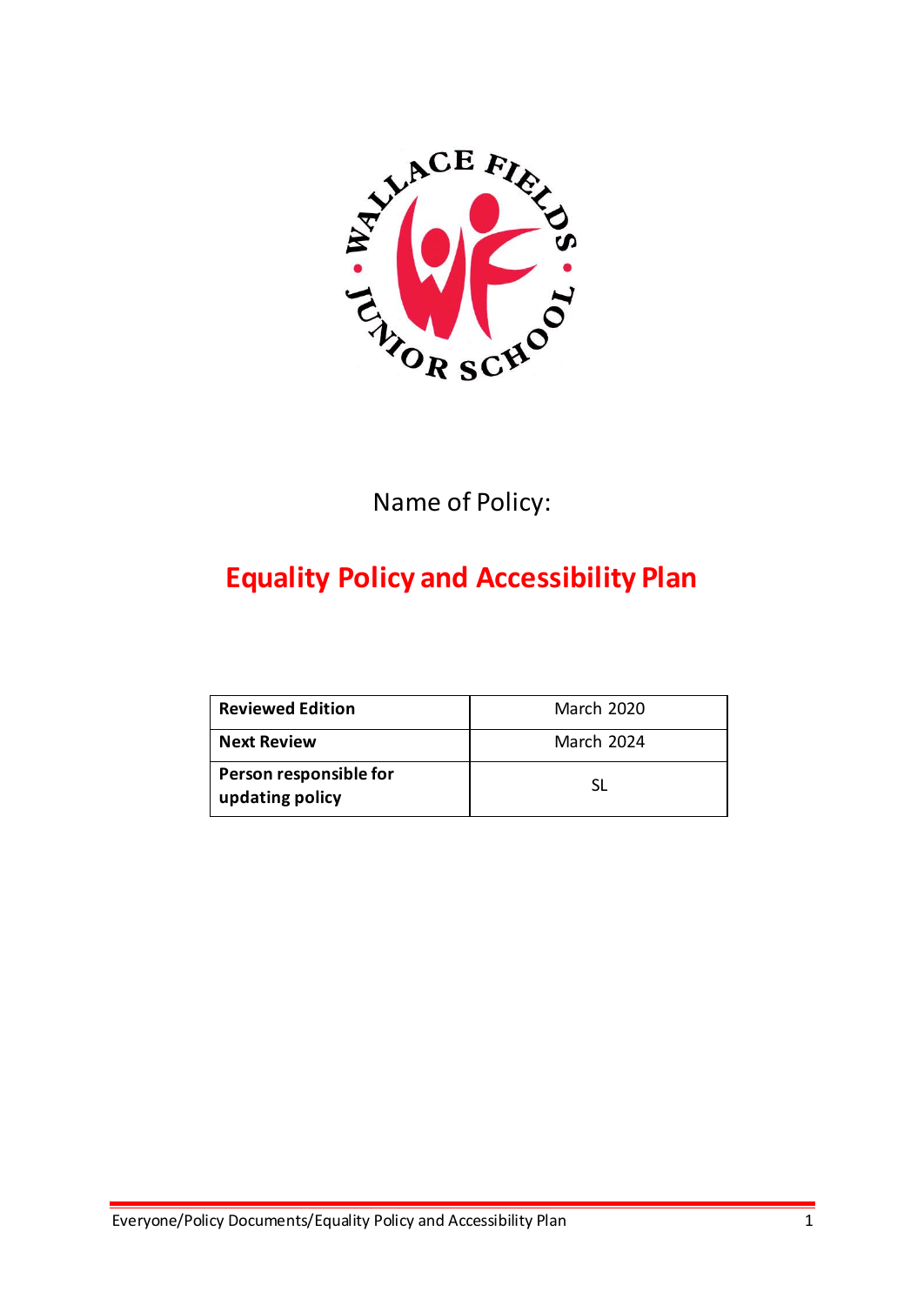# **Contents**

| 1.  |       |  |
|-----|-------|--|
| 2.  |       |  |
| 3.  |       |  |
| 4.  |       |  |
| 5.  |       |  |
|     |       |  |
|     |       |  |
|     |       |  |
|     |       |  |
|     |       |  |
| 6.  |       |  |
| 7.  |       |  |
| 8.  |       |  |
| 9.  |       |  |
|     | (i)   |  |
|     |       |  |
|     |       |  |
|     |       |  |
|     | (ii)  |  |
|     |       |  |
|     |       |  |
|     |       |  |
|     | (iii) |  |
|     |       |  |
|     |       |  |
|     |       |  |
|     | (iv)  |  |
|     |       |  |
|     |       |  |
| 10. |       |  |
| 11. |       |  |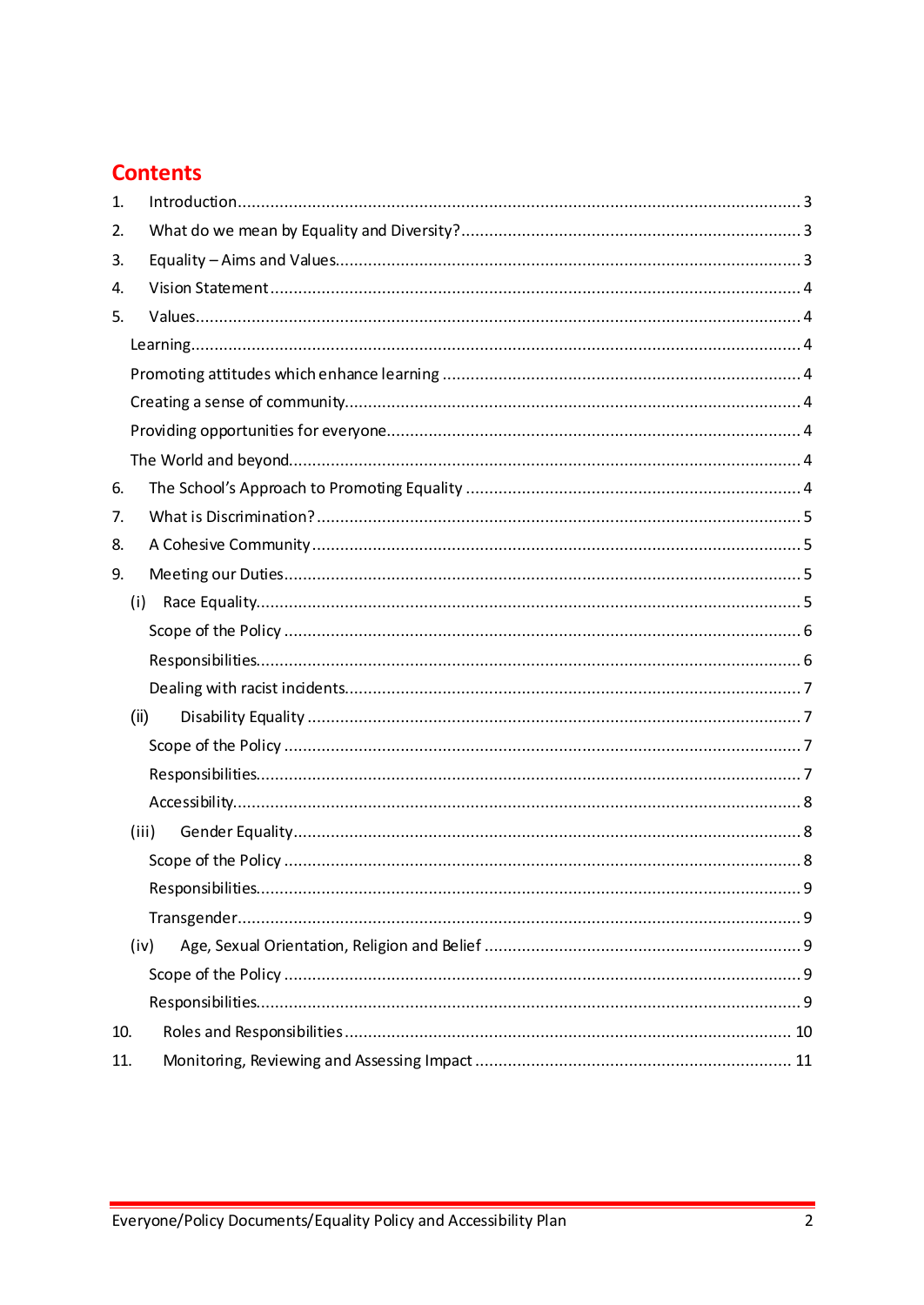# **Equality Policy**

### **(Race, Disability, Gender, Sexual Orientation, Age, Religion, Belief)**

**This school is committed to safeguarding and promoting the welfare of children and young people and expects all staff and volunteers to share this commitment.**

### <span id="page-2-0"></span>**1. Introduction**

At Wallace Fields Junior School we are committed to ensuring equality of education and opportunity for all pupils, staff, parents and carers receiving services from the school, irrespective of race, disability, gender, sexual orientation, age, religion, belief or socio-economic background. We aim to develop a culture of inclusion and diversity in which all those connected to the school feel proud of their identity and able to participate fully in school life. This policy sets out the school's approach to promoting equality, as defined in the Equality Act (2010). This act replaced all existing legislation such as the Race Relations Act, the Disability Discrimination Act and the Sex Discrimination Act.

This policy aims to promote community cohesion, avoid discrimination and promote equality for pupils, staff and others using our school's facilities. It incorporates within one over-arching policy document our previously distinct race, disability and gender policies and our equal opportunities policy which covered sexual orientation, age, religion and belief. Taking a single equality approach recognises that people often share more than one aspect of their identity in relation to race, disability, gender, age, sexual orientation, religion and belief.

The achievement of pupils will be monitored by race, gender and disability and we will use this data to support pupils, raise standards and ensure inclusive teaching. We will tackle discrimination by the positive promotion of equality, challenging bullying and stereotypes and creating an environment which champions respect for all. At Wallace Fields Junior School we believe that diversity is a strength which should be respected and celebrated by all those who learn, teach and visit here.

# <span id="page-2-1"></span>**2. What do we mean by Equality and Diversity?**

**Equality** refers to outcomes, making sure that all social groups benefit equally from our activities. **Diversity** recognises that we can only achieve equality by taking into account the different needs of communities. Equality is impossible to achieve without recognising diversity.

# <span id="page-2-2"></span>**3. Equality – Aims and Values**

Wallace Fields Junior School aims to provide equality and excellence for all in order to promote the highest possible standards. We strive to be an inclusive school, providing equal opportunities for all pupils and staff. We value the diverse backgrounds of our pupils, staff and community and encourage all pupils and staff to reach their potential. We aim to help our pupils in the early stages of learning to become responsible members of the community

This policy is based on our core vision and values of inclusivity and equality of opportunity for all, within our community which includes everyone and celebrates their differences and achievements. We nurture a culture of respect for others, recognising and celebrating the differences between people within our diverse society. The school believes in the equal value of each of its pupils and employees and strives to ensure that all are treated with equal respect and opportunity in all levels of school activity and employment.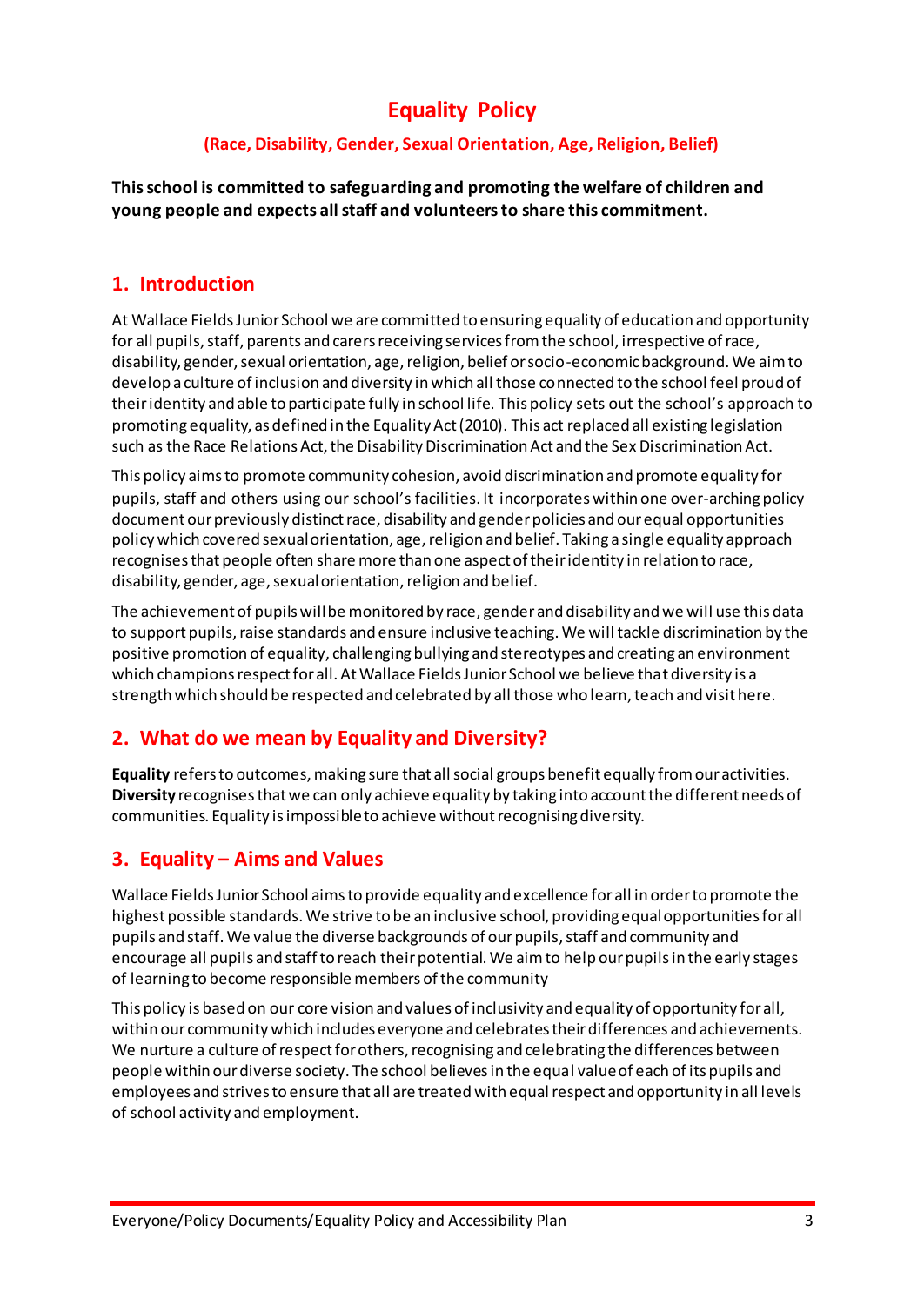### <span id="page-3-0"></span>**4. Vision Statement**

Children at Wallace Fields Junior School demonstrate by their actions:

- Confidence and optimism for the future
- Understanding and tolerance of others
- Enthusiasm for learning and achieving success

### <span id="page-3-1"></span>**5. Values**

#### <span id="page-3-2"></span>**Learning**

- Knowledge, skills and understanding
- Within an attractive well-resourced school

#### <span id="page-3-3"></span>**Promoting attitudes which enhance learning**

- Enthusiasm and curiosity
- Self-confidence and self-discipline
- Enjoyment

#### <span id="page-3-4"></span>**Creating a sense of community**

- Sensitivity to the feelings of others
- Working together
- Nurturing and valuing all people

#### <span id="page-3-5"></span>**Providing opportunities for everyone**

- To participate
- To contribute
- To develop

#### <span id="page-3-6"></span>**The World and beyond**

- Respect, tolerance and understanding
- A sense of wonder at the universe

### <span id="page-3-7"></span>**6. The School's Approach to Promoting Equality**

The overall objective of our Equality Policy is to provide a framework for Wallace Fields Junior School to pursue its equality duties to eliminate unlawful discrimination and harassment, promote equality of opportunity, and promote good relations and positive attitudes between people of diverse backgrounds in all its activities.

Through the Equality Policy, we seek to ensure that no pupils, staff, parents, guardians or carers or any other person through their contact with the school receives less favourable treatment on any grounds which cannot be shown to be justified. This covers race, ethnic or national origin, language, religion or belief, gender and gender reassignment, sexual orientation, marital or civil partnership status, disability, age, responsibility for children or other dependants, trade union or political activities, social class, where the person lives or spent convictions.

The principles of this policy apply to all members of the extended school community, pupils, staff, governors, parents and community members.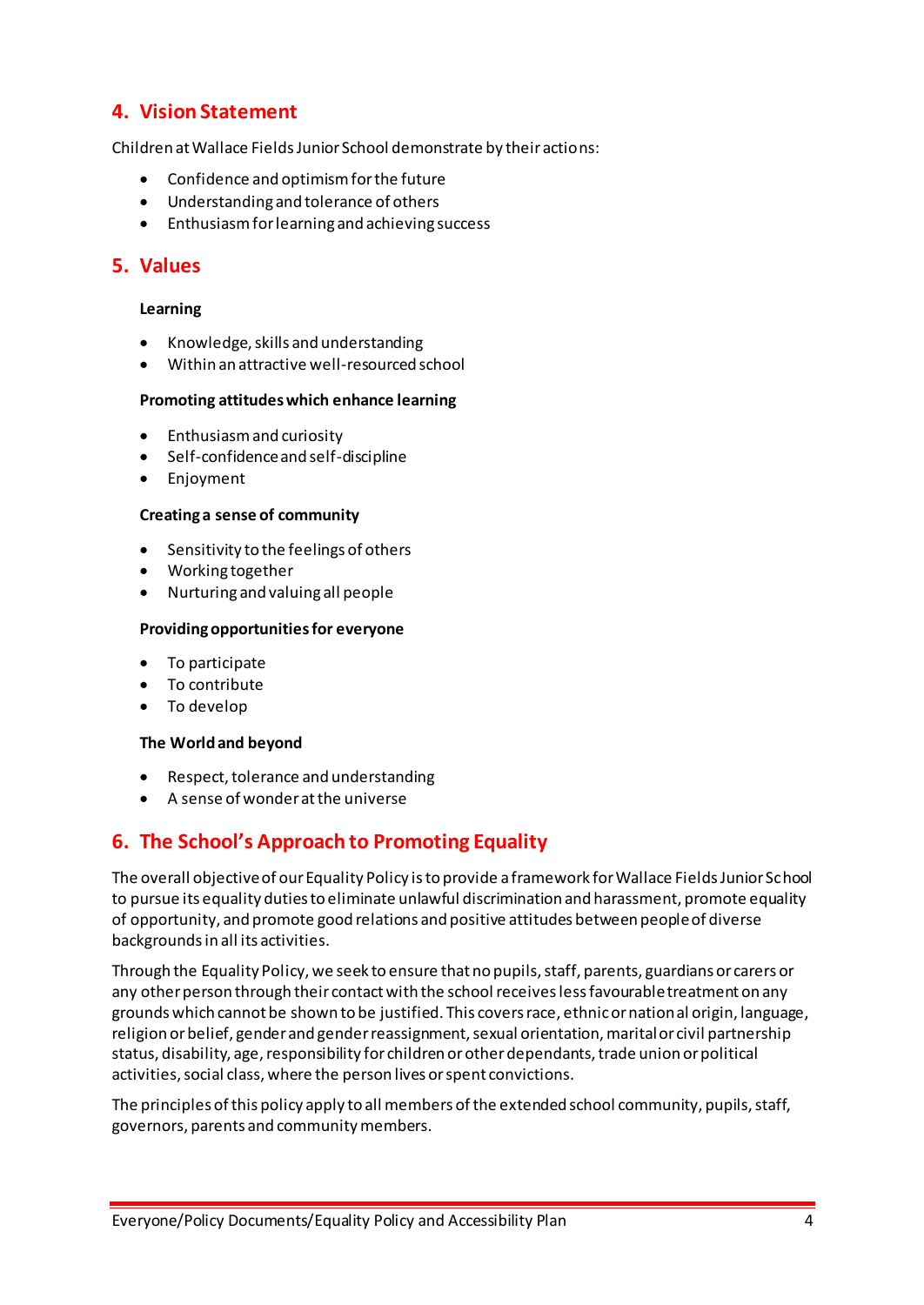# <span id="page-4-0"></span>**7. What is Discrimination?**

Discrimination can be direct, indirect, intentional, unintentional or institutional. Discrimination is also unlawful. Individuals have a responsibility, in law, not to discriminate.

- **Direct discrimination** is where an individual or group receives less favourable treatment with some unjustifiable reason, because, for example, of sex, race religion sexual orientation or disability.
- **Indirect discrimination** is applying unjustifiable requirements and conditions that have a disproportionate impact on an individual or particular group.
- **Institutional discrimination** is the collective failure of an organisation to provide an appropriate and professional service to people because of their background or experience. It can be seen in our attitudes, behaviours and procedures that amount to discrimination through unwitting prejudice, ignorance, thoughtlessness and stereotyping which disadvantage people.

### <span id="page-4-1"></span>**8. A Cohesive Community**

We have a responsibility to promote community cohesion, developing good relations across different cultures, ethnic, religious and non-religious and socioeconomic groups. We have incorporated our priorities into our Equality Scheme and Action Plan to make it easier to monitor our progress and performance in meeting our objectives.

Our contribution to community cohesion includes:

- **Teaching, learning and curriculum**  to teach pupils to understand others, to promote common values and to value diversity, to promote awareness of human rights and of the responsibility to uphold and defend them, and to develop the skills of participation and responsible action.
- **Equity and excellence**  to ensure equal opportunities for all to succeed at the highest level possible, removing barriers to access and participation in learning and wider activities and eliminating variations in outcomes for different groups.
- **Engagement and ethos**  to provide a means for children, young people and their families to interact with people from different backgrounds and build positive relations, including links with different schools and communities locally (including communities of interest, i.e. environmental groups, faith groups, ethnic or language groups), across the country and internationally.

In order to achieve a cohesive community, Wallace Fields Junior School:

- promotes understanding and engagement between communities
- encourages all children and families to feel part of the wider community
- understands and responds to the needs and hopes of all our communities
- tackles discrimination
- increases life opportunities for all
- ensures teaching and the curriculum explores and addresses issues of diversity

### <span id="page-4-2"></span>**9. Meeting our Duties**

Under the statutory duties all schools have responsibilities to promote race, disability and gender equality.

#### <span id="page-4-3"></span>**(i) Race Equality**

Wallace Fields Junior School actively promotes good understanding of cultures and beliefs other than those the children experience in their own homes and will not tolerate any behaviour, speech,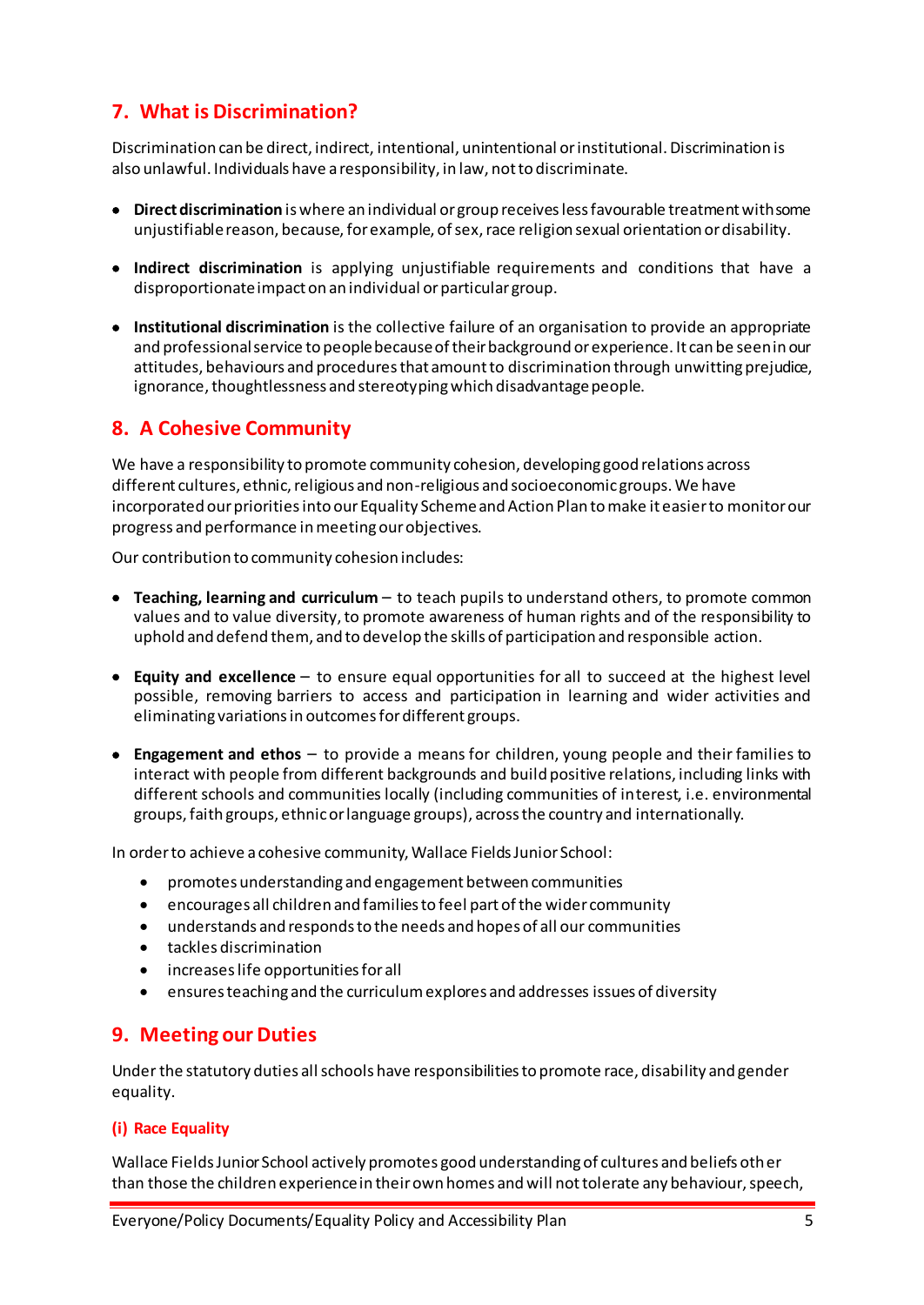or curriculum content that is in any way racist or presents a racist attitude. The school understands racism as any kind of race hatred, rivalry or feeling that suggests an inherent superiority of one racial group over another; or any discriminatory treatment based on such a belief.

The general duty to promote race equality means that we must have due regard to:

- Eliminate unlawful racial discrimination
- Promote equality of opportunity
- Promote good relations between people of different racial groups

#### <span id="page-5-0"></span>**Scope of the Policy**

Wallace Fields Junior School aims to promote race equality and good race relations across all areas of school activity.

#### **Curriculum**

The curriculum will reflect the cultural diversity of the United Kingdom and include direct teaching of a wide range of cultural practices and beliefs.

#### **Learning and Teaching**

The cultural and language learning needs of all children will be addressed within the classroom so that every child has equal opportunity to access the National Curriculum and attain their full potential.

#### **Progress, attainment and assessment**

All children will be assessed against National Curriculum standards and their attainment analysed to ensure no cultural bias is evident in outcomes. The Special Educational Needs Policy addresses the issue of pupils with English as an additional language, and makes clear the provision that is made at Wallace Fields Junior School.

#### **Admissions**

No child will be refused admission to Wallace Fields Junior School on the grounds of race or culture.

#### **Staffing/ Governing Body**

No person will be refused interview, employment or position on the governing body on the grounds of race or culture. All members of staff will have equality of opportunity for professional development.

#### **Partnerships with parents and communities**

The school actively encourages visits from different cultural groups to teach the pupils about, and encourage their respect for, cultures different to their own. Parents from various cultural and religious backgrounds are invited in to school as speakers or to demonstrate and celebrate different cultural practices.

#### <span id="page-5-1"></span>**Responsibilities**

- **The Governing Body** will ensure that the school complies with race relations legislation and that its related procedures and strategies are implemented.
- **The Head teacher** will implement the policy and its related procedures and strategies, ensuring that all staff are aware of their responsibilities and are given appropriate training and support, and he will take appropriate action in any case of racial discrimination.
- **All staff** will deal with any racist incidents that occur. They will know how to identify and challenge any racial bias or stereotyping and will promote racial equality, good race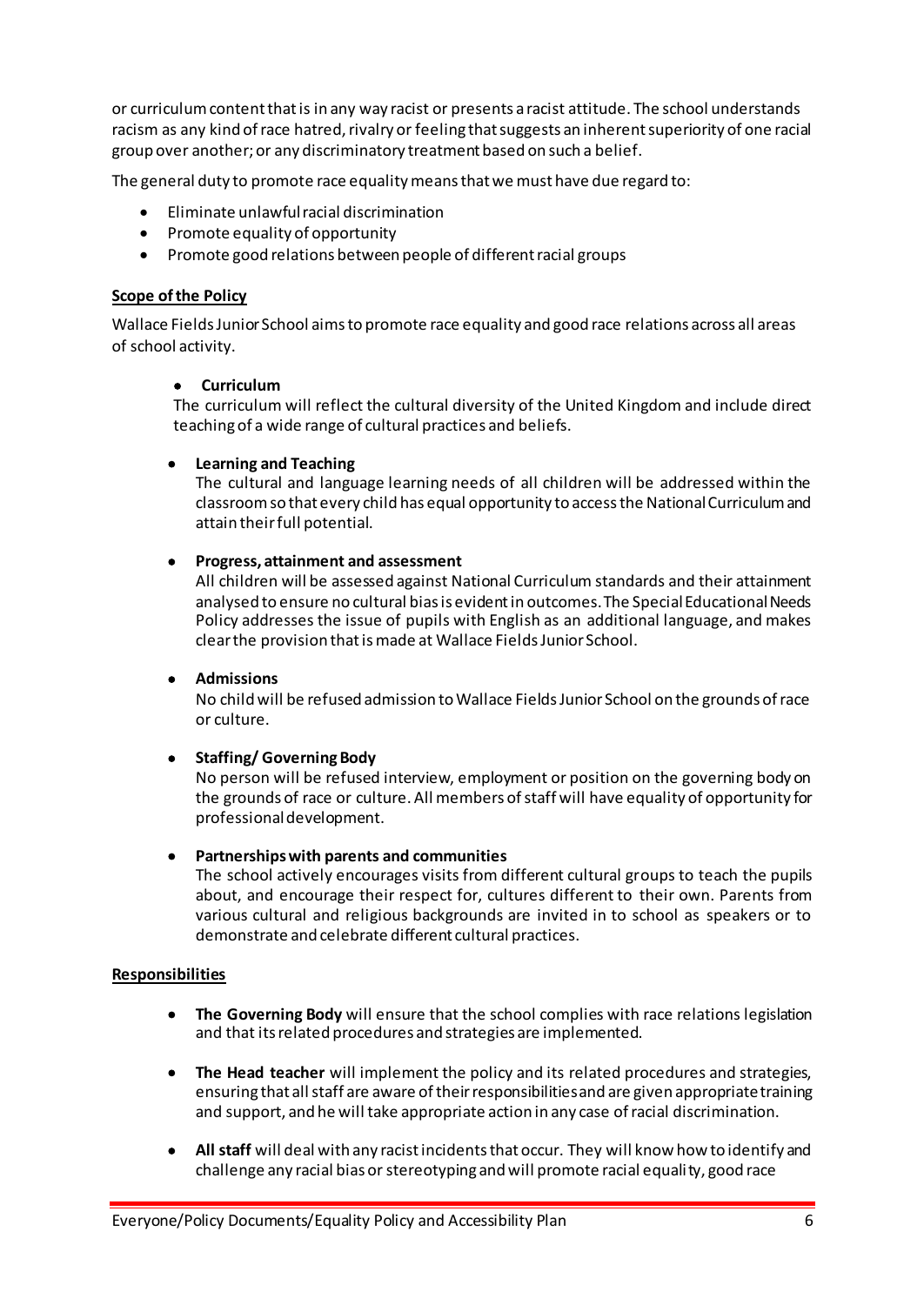relations and keep up to date with race equality legislation and research through training and development.

#### <span id="page-6-0"></span>**Dealing with racist incidents**

Racist incidents are reported in accordance with the Surrey County Council guidelines. Staff will report the incident to the Equal Opportunities co-ordinator and record the incident, action taken and final outcome in the school's incident book. Statistical information is reported as required to the Governing body and Surrey County Council.

#### <span id="page-6-1"></span>**(ii) Disability Equality**

The Disability Discrimination Act 1995 states that a person has a disability if they have a physical or mental impairment which has a substantial and long term adverse effect on their ability to carry out normal day to day activities. Our aim is to provide responsive and accessible services for all pupils, staff, parents or carers with disabilities, promoting equality and challenging discrimination. We promote disability equality in terms of recruitment, facilities, accessibility, attitudes, behaviours, access to learning and social life.

The general duty to promote disability equality is owed to all disabled people which means that we must have due regard to:

- Promote equality of opportunity between disabled people and other people
- Eliminate unlawful discrimination
- Eliminate disability related harassment
- Promote positive attitudes towards disabled people
- Encourage participation by disabled people in public life
- Take steps to take account of disabled peoples' disabilities, even where that involves treating disabled people more favourably than other people

#### <span id="page-6-2"></span>**Scope of the Policy**

We strive to champion equality for people with disabilities and aim to lead in the following ways:

- Providing responsive and accessible services for all employees and learners
- Promoting equality of opportunity between disabled people and other people
- Promoting inclusion for disabled people through all School policies
- Placing pupils with significant learning difficulties in small groups
- Providing pupils with significant learning difficulties with specialized staff and learning programmes
- Providing pupils with significant learning difficulties with specialized resources
- Adapting and improving the physical environment to facilitate access
- Taking account of people's disabilities, even where that involves treating some people more favourably than others
- Challenging and eliminating all forms of discrimination and disability related harassment
- Encouraging participation by people with disabilities in school life, events and trips.
- Promoting positive attitudes towards people with disabilities

#### <span id="page-6-3"></span>**Responsibilities**

- **The Governing Body** will ensure that the school complies with disability equality legislation and that its related procedures and strategies are implemented.
- **The Headteacher** will implement the policy and its related procedures and strategies, ensuring that all staff are aware of their responsibilities and are given appropriate training and support, and he/she will take appropriate action in any case of disability discrimination.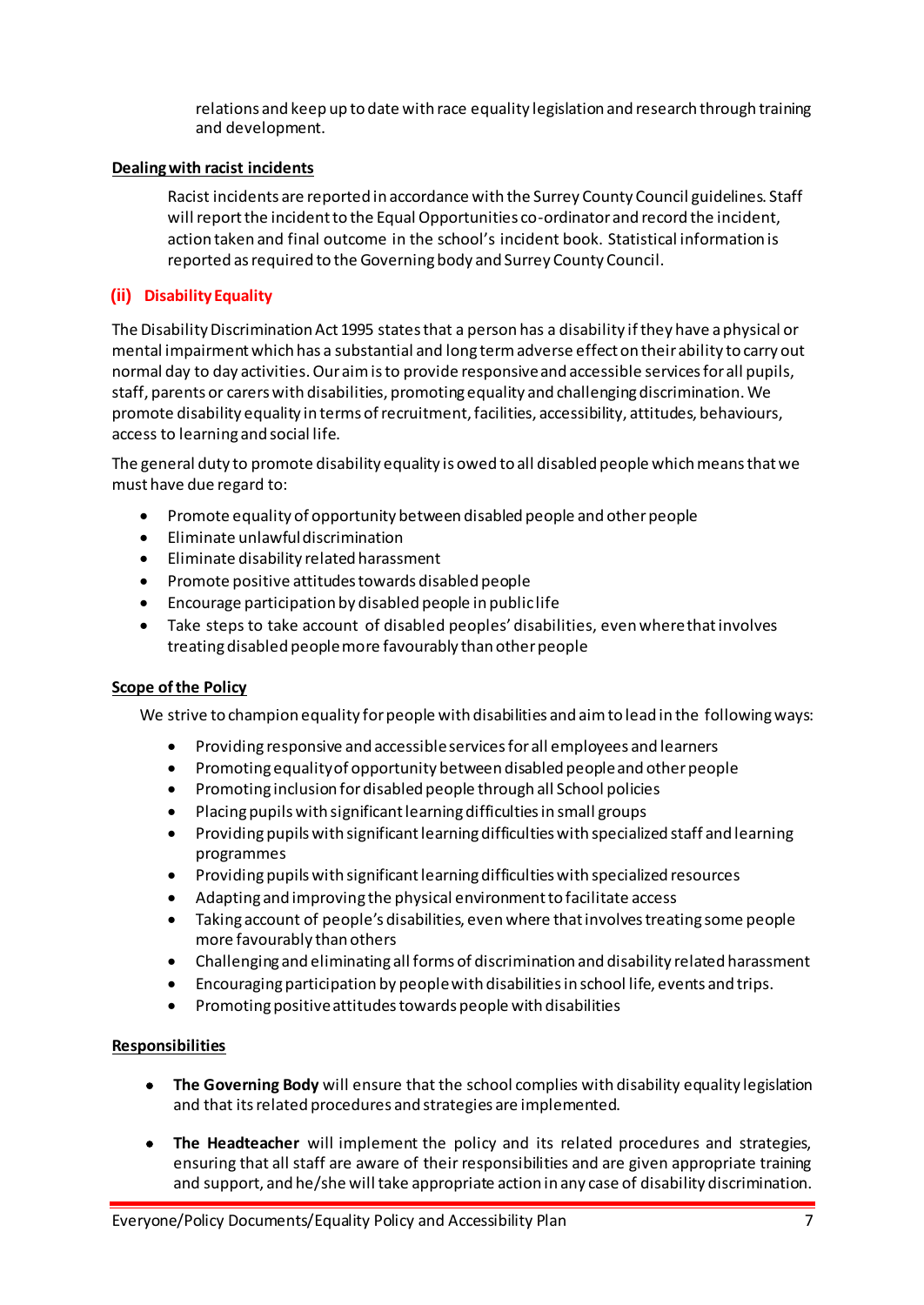**All staff** will be proactive in promoting equality regardless of ability or disability and will deal with any incidents that occur. They will keep up to date with equality legislation and research through training and development.

### <span id="page-7-0"></span>**Accessibility**

There is specific disability legislation in relation to disabled pupils and accessibility which means we must plan strategically over time to:

- Increase access to the curriculum
- Make improvements to the physical environment of the school to increase access
- Make written information accessible to pupils in a range of different ways

The School will gather and report on a range of information relating to staff and learners with disabilities. The information will be evaluated by Curriculum Committee. The report will include an analysis by specific disability, where necessary, to determine whether the needs of the learner have been met. The recommendations of the report will feed into the School Development Plan as appropriate.

We must ensure that disabled pupils do not receive less favourable treatment and to do this the school has a duty to make reasonable adjustments.

### <span id="page-7-1"></span>**(iii) Gender Equality**

At Wallace Fields Junior School we take positive steps to address gender inequality but we understand that barriers exist that may prevent pupils and staff from achieving and making the most of the opportunities we make available. To promote gender equality it is vital that the differences between boys' and girls', male and female experiences, attitudes and achievements in schools are understood so that our policies and practices can begin to break down these barriers.

The general duty to promote gender equality means that we must have due regard to:

- Eliminate unlawful discrimination and harassment
- Promote equality of opportunity between men and women, girls and boys

#### <span id="page-7-2"></span>**Scope of the Policy**

Wallace Fields Junior School aims to promote gender equality across all areas of school activity in the following ways:

- Promote equality of opportunity between men and women, boys and girls to achieve to the best of their ability
- Provide equal opportunity for boys and girls to participate in all curricular and extracurricular activities, regardless of their gender
- Demonstrate how we value diversity through consistent avoidance of stereo-typing in all areas of school life
- Provide equality of opportunity for training and development of staff, regardless of gender
- Eliminate unlawful discrimination and harassment
- Result in improved outcomes for girls, boys, male and female staff and parents/carers in all aspects of school life, in the wider community and in employment

The duty also includes the need to consider actions to address the causes of any gender pay gap**.**  Surrey County Council (the employing body of Wallace Fields Junior School) considers that this has been addressed through the implementation of the Modern Reward Strategy and unified conditions and pay for school teachers.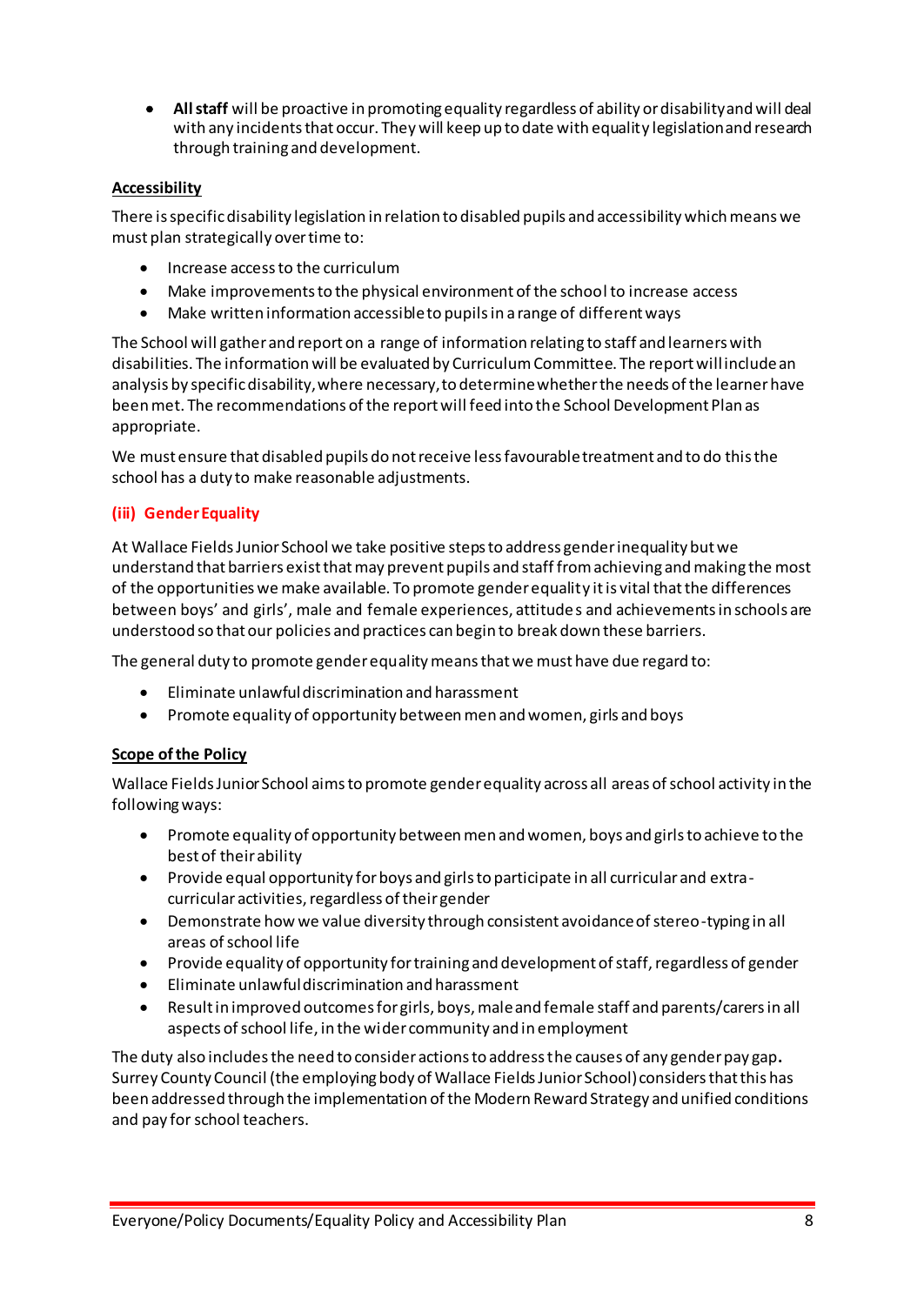#### <span id="page-8-0"></span>**Responsibilities**

- **The Governing Body** will ensure that the school complies with gender equality legislation and that its related procedures and strategies are implemented.
- **The Headteacher** will implement the policy and its related procedures and strategies, ensuring that all staff are aware of their responsibilities and are given appropriate training and support, and he/she will take appropriate action in any case of gender discrimination.
- **All staff** will be proactive in promoting equality regardless of gender and will deal with any incidents that occur. They will keep up to date with equality legislation and research through training and development.

#### <span id="page-8-1"></span>**Transgender**

Transgendered people are explicitly covered by the gender equality duty. The term transgendered refers to a range of people who do not feel comfortable with their birth gender. The school will respect the confidentiality of those seeking gender reassignment and will provide a supportive environment within its school community.

#### <span id="page-8-2"></span>**(iv) Age, Sexual Orientation, Religion and Belief**

We must ensure that we do not discriminate on these grounds. This policy includes our priorities and actions to eliminate discrimination and harassment for these equality areas.

#### <span id="page-8-3"></span>**Scope of the Policy**

Wallace Fields Junior School is committed to equality of opportunity for all and across all aspects of school life, promoting equality in the following ways:

- Promoting an understanding and interest in different environments, faiths, societies, systems and cultures across the world
- Giving all pupils and staff the opportunity to fulfil their potential, whatever their colour, culture, origin, belief, culture, gender or sexual orientation
- Providing opportunities to explore and share the ideas, opinions and interests derived from their own particular cultural experience, for example, participation in religious festivals and celebrations
- Providing the opportunity to challenge discrimination and to discuss and consider behaviour and attitudes towards each other
- Recognising, respecting and acknowledging the languages and dialects of all members of the school community
- Recognising the importance of the religions, cultures and beliefs of all in our school community
- Maintaining high standards and expectations of behaviour regardless of sex or culture

#### <span id="page-8-4"></span>**Responsibilities**

- **The Governing Body** will ensure that the school complies with all equality legislation and that its related procedures and strategies are implemented.
- **The Head teacher** will implement the policy and its related procedures and strategies, ensuring that all staff are aware of their responsibilities and are given appropriate training and support, and he/she will take appropriate action in any case of gender discrimination.
- **All staff** will be proactive in promoting equality of opportunity and will deal with any incidents that occur. They will keep up to date with relevant legislation and research through training and development.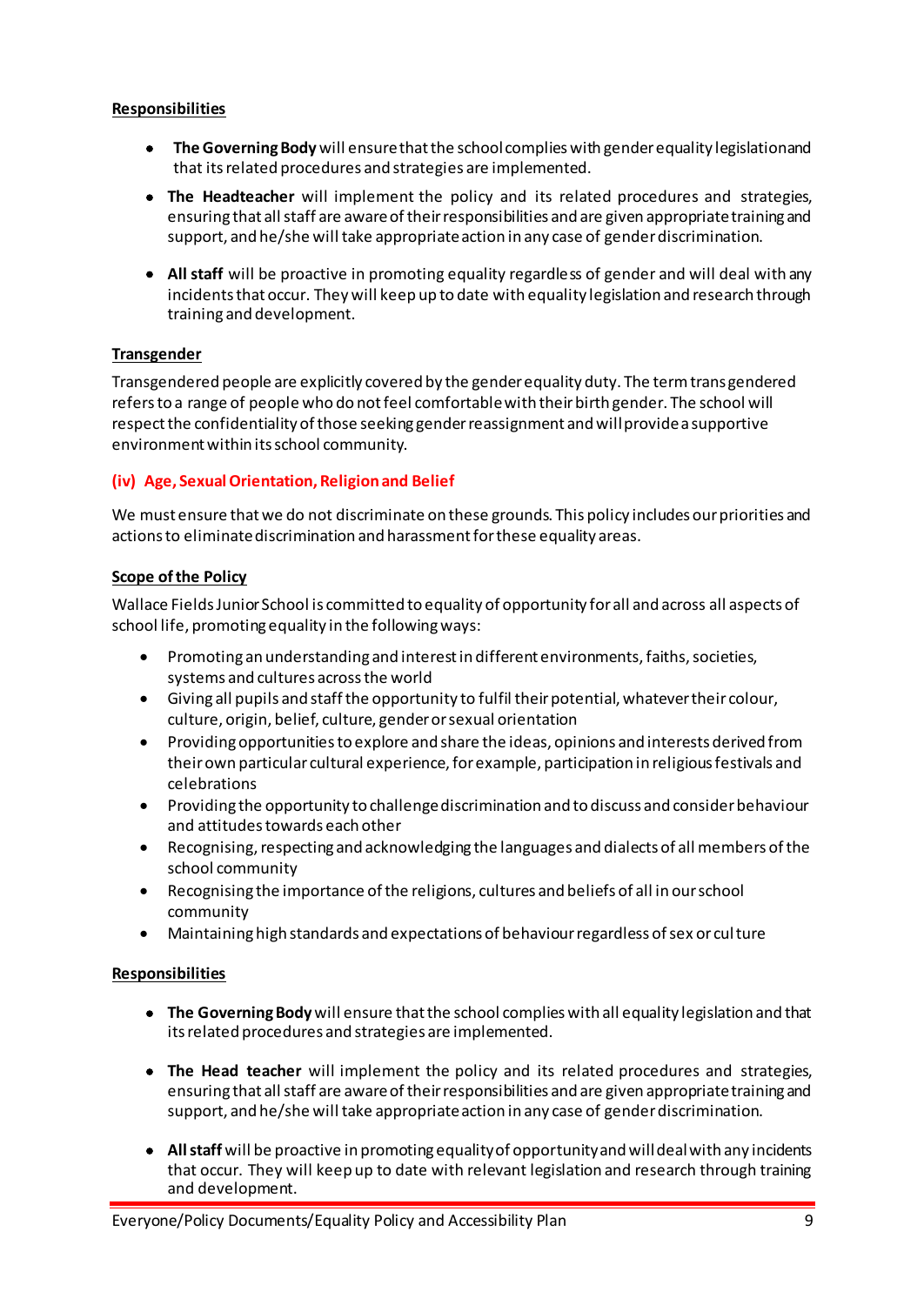# <span id="page-9-0"></span>**10.Roles and Responsibilities**

All who work in the school have a responsibility for promoting equality and inclusion, and avoiding unfair discrimination. The following states the specific responsibilities of the members of the school community.

#### **School governors are responsible for:**

- making sure the school complies with all current equality legislation
- making sure this policy and its procedures are followed

#### **The Head teacher is responsible for:**

- making sure the policy is readily available and that the governors, staff, pupils and their parents/carers know about it
- making sure its procedures are followed
- producing regular information for staff and governors about the policy and how it is working, and providing training for them on the policy, if necessary
- making sure all staff know their responsibilities and receive training and support in carrying these out
- taking appropriate action in cases of harassment and discrimination

#### **All school staff are responsible for:**

- modelling good practice, dealing with racist incidents and being able to recognize and tackle bias and stereotyping
- promoting equality and good race relations and avoiding discrimination against anyone for reasons of race, ethnic or national origins, language, culture, religion or belief, disability, gender, sexual orientation or social class.
- keeping up to date with the law on discrimination and taking training and learning opportunities

#### **Pupils are responsible for:**

 Keeping equality and diversity issues on the School Council agenda, through a shared input with staff on developing policies relating to this area. This may include: - the anti-bullying policy and specifically racist and homophobic bullying - developing school/class rules which challenge discriminatory behaviour

#### **Parents/Carers are responsible for:**

- Keeping equality and diversity issues on the Parent/Teachers Association agenda, through a shared input with staff on developing policies relating to this area. This may include:
- The anti-bullying policy and specifically racist and homophobic bullying
- Ensuring the above is explicit within our Home School Policy

#### **Visitors and contractors are responsible for:**

• Knowing and following our equality policy

# **Responsibility for overseeing equality practices in the school lies with the Headteacher.**

Responsibilities include:

- Coordinating and monitoring work on equality issues
- Dealing with and monitoring reports of harassment (including racist and homophobic incidents)